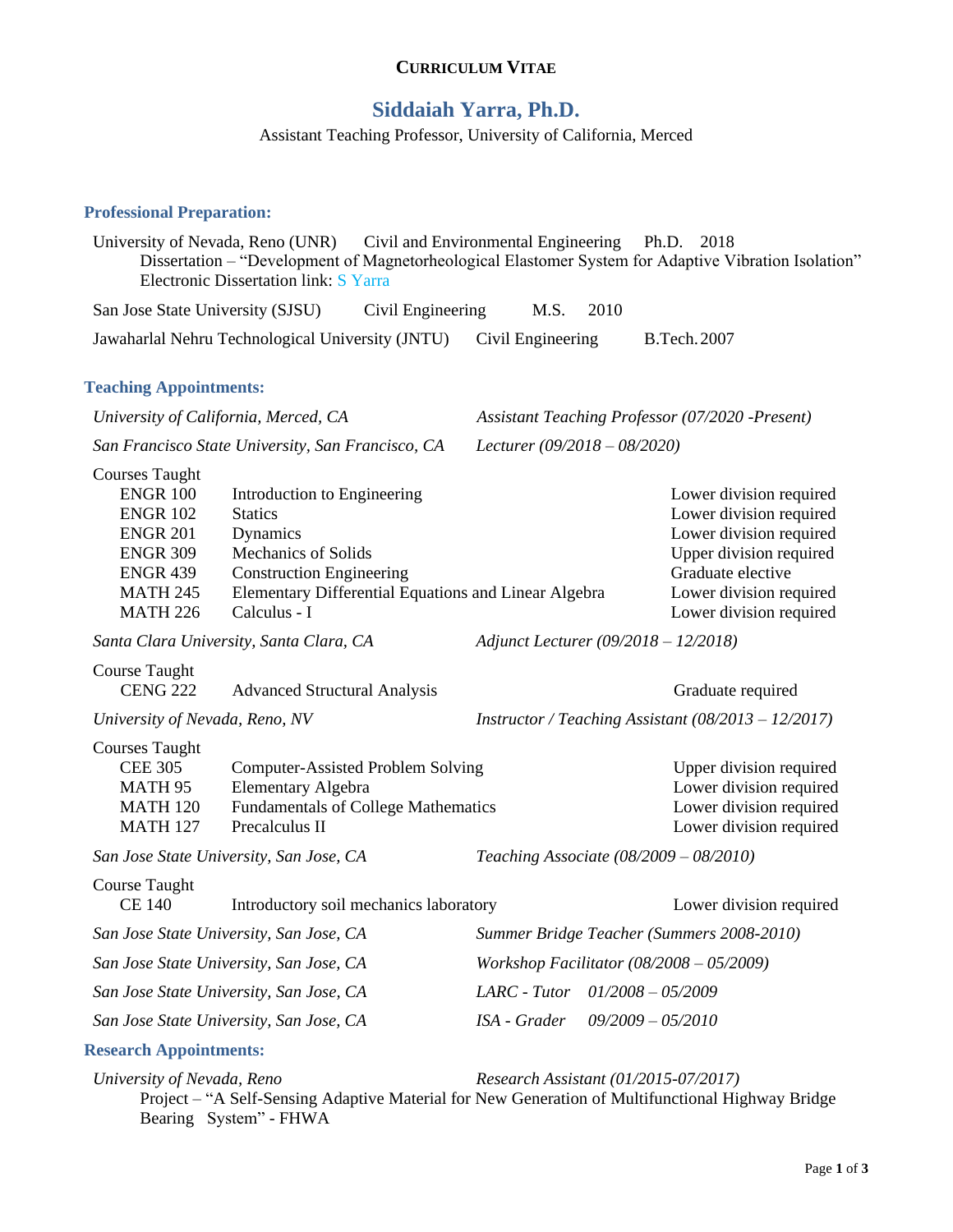| San Jose State University, San Jose, CA | Assistant Specialist in Research $(02/2011 - 06/2013)$                                               |
|-----------------------------------------|------------------------------------------------------------------------------------------------------|
|                                         | Project - "Pathways Project-Drift-Sensitive experimental testing of precast concrete cladding" - NSF |

*University of California - Berkeley Assistant Specialist in Research (09/2012-06/2013)*

*University of California - Berkeley R&D Engineer – I (09/2011-09/2012)*

Project – "Seismic Performance of Concrete Duct Banks" – PG & E

### **Industry Appointments:**

*Sierra Engineering Group, Fremont, CA Consultant / Senior Engineer (03/2019 – 05/2020)* Engineering design calculations for glass fiber reinforced concrete, cast stone and existing civil engineering-built structures.

Review of as-built drawings

*Roy Associates, Fremont, CA Structural Engineer (12/2017 – 07/2018)*

Site visit for assessment and evaluation Review of as-built and shop drawings

Modeling, analysis (linear dynamic and static), design (for gravity and lateral loads), drafting of existing and new steel structures

## **Publications:**

*Peer Reviewed Journals*

- 1) **Yarra**, S., Gordaninejad, F., Behrooz, M., & Pekcan, G. (2019). Performance of natural rubber and silicone-based magnetorheological elastomers under large-strain combined axial and shear loading. *Journal of Intelligent Material Systems and Structures*, 30(2), 228-242. [https://doi.org/10.1177/1045389X18808393](https://doi.org/10.1177%2F1045389X18808393)
- 2) **Yarra**, S., Gordaninejad, F., Behrooz, M., Pekcan, G., Itani, A. M., & Publicover, N. (2018). Performance of a large-scale magnetorheological elastomer–based vibration isolator for highway bridges. *Journal of Intelligent Material Systems and Structures*, 29(20), 3890-3901. [https://doi.org/10.1177/1045389X18799493](https://doi.org/10.1177%2F1045389X18799493)

*Conference Papers*

- 3) Yarra, S., Pekcan, G., & Gordaninejad, F. (2020, May). Modeling the behavior of magnetorheological elastomers under different loading conditions. In *Active and Passive Smart Structures and Integrated Systems IX* (Vol. 11376, p. 113760H). International Society for Optics and Photonics.
- 4) Yarra, S., Pekcan, G., Behrooz, M., & Gordaninejad, F. (2017, June). Characterization of carbon blackfilled natural rubber and silicone magnetorheological elastomers under pure shear loading. In *8th ECCOMAS thematic conference on smart structures and materials, Madrid* (pp. 860-870).
- 5) Yarra, S., Behrooz, M., Pekcan, G., Itani, A., & Gordaninejad, F. (2017, April). A large-scale adaptive magnetorheological elastomer-based bridge bearing. In *Active and Passive Smart Structures and Integrated Systems 2017* (Vol. 10164, p. 1016425). International Society for Optics and Photonics.
- 6) Behrooz, M., Yarra, S., Mar, D., Pinuelas, N., Muzinich, B., Publicover, N. G., ... & Gordaninejad, F. (2016, April). A self-sensing magnetorheological elastomer-based adaptive bridge bearing with a wireless data monitoring system. In *Sensors and Smart Structures Technologies for Civil, Mechanical, and Aerospace Systems 2016* (Vol. 9803, p. 98030D). International Society for Optics and Photonics.
- 7) McMullin, K., Ortiz, M., Yarra, S., Nagar, P., Patel, L., & Ma, T. (2014). "Static experimental testing to define force-deformation relationships of precast concrete cladding building façade systems", 10/01/2011- 09/30/2012, ASCE" Proceedings, 2014 Structures Congress", 2014, "Boston, MA, April".
- 8) Takhirov, S., Mosalam, K., Yarra, S., Peralta, N., Fujisaki, E., & Ho, H. (2013, May). Full-scale Experimental and Numerical Study of Concrete Ductbanks and Assessment of their Seismic Vulnerability. In *Proceedings of the SE-50EEE, International Conference on Earthquake Engineering* (pp. 29-31).
- 9) McMullin, K. M., Ortiz, M., Patel, L., Yarra, S., Kishimoto, T., Stewart, C., & Steed, B. (2012). Response of Exterior Precast Concrete Cladding Panels in NEESTIPS/NEESGC/ E-Defense Tests on a Full Scale 5- Story Building. Proceedings, Structures Congress 2012, Chicago, Illinois, United States: pp. 1305-1314.